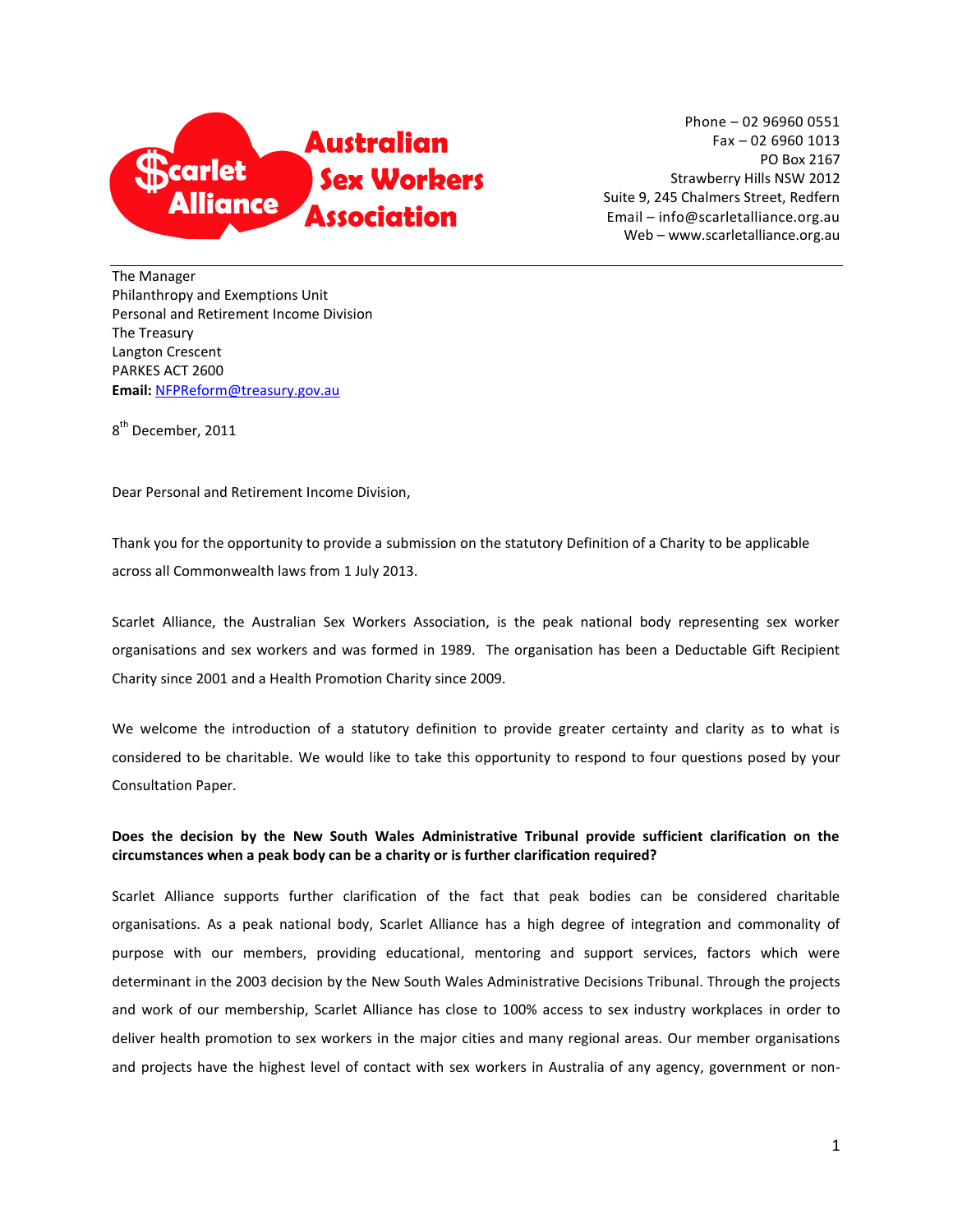government. It is important to us, as a peak body, that our eligibility as a charitable organisation is expressly recognised by statute.

## **Are any changes required to the Charities Bill 2003 to clarify the meaning of 'public' or 'sufficient section of the general community'?**

Scarlet Alliance is keen to ensure that any definition of 'public' is adequately flexible to incorporate disadvantaged, minority and marginalised groups, including sex workers. It is our belief that limitations on size may miss important impacts that go beyond the size of the group. For example public health outcomes of health promotion work impact on a large percentage of the community and are the result of relatively small communities.

The *Charities Bill 2003* provides that an entity will be for the public benefit if it is aimed at achieving a universal or common good, has practical utility, and is directed to the benefit of the *general community* or to a *sufficient section* of the general community. This cannot be the case if the people to whose benefit it is directed are numerically negligible.

Scarlet Alliance is concerned that this may exclude organisations representing sex workers, who are systemically marginalised and stigmatised. Sex worker communities also include CALD (culturally and linguistically diverse) communities, ATSI (Aboriginal and Torres Strait Islander Communities), MSM (men who have sex with men), PWID (people who inject drugs) and PWD (people with disability). Scarlet Alliance suggests that the legislation expressly include activities directed to the benefit of marginalised populations as charitable, and that any size consideration would need to encompass broader community impacts, for example public health outcomes.

## **Are there any issues with the suggested changes to the Charities Bill 2003 as outlined above to allow charities to engage in political activities?**

Scarlet Alliance supports the proposal to enshrine the rights of charities to engage in political activities which attempt to change law or government policy. Scarlet Alliance further submits that political advocacy should not be a disqualifying activity, even if the purpose is more than 'ancillary or incidental'. Advocacy is a fundamental strategy of health promotion recognised by the Ottawa Charter on Health Promotion 1986. The Charter recognises that political, economic, social and cultural factors can all affect health. Advocacy aims to make these conditions favourable to health promotion.

Advocating for the public policy that supports creation of 'enabling environment' for health promotion impacting on the health, safety and welfare of sex workers has been important in ensuring Australia's effective response to HIV continues. The role of informing governments and the health sector, both in Australia and internationally has been important to achieve continued public health outcomes and low rates of HIV and STIs amongst sex workers. Political advocacy continues to be key to ensuring the continued effective community response to HIV, STIs and